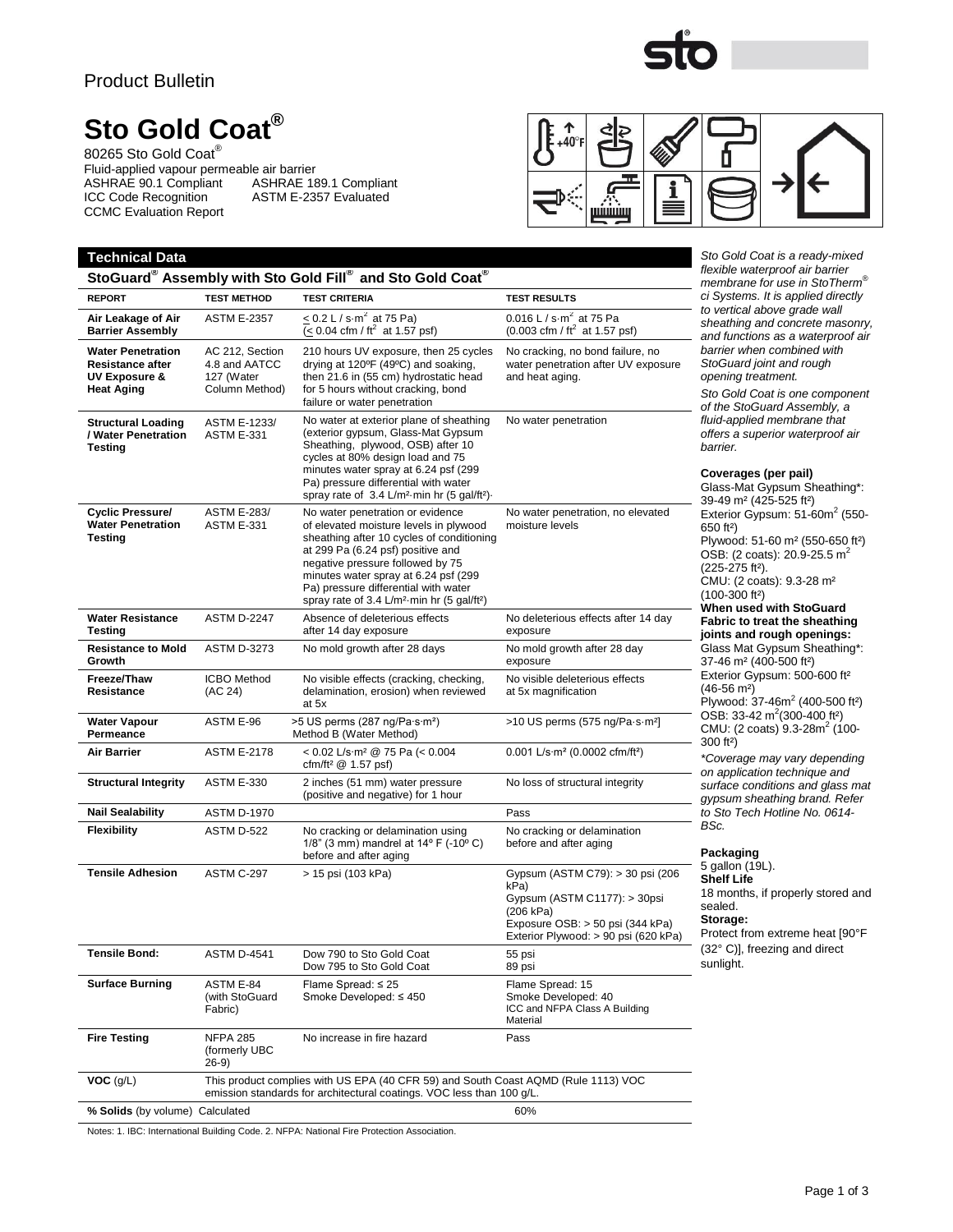## **Sto Gold Coat®**

| <b>Features</b> |                                           | <b>Benefits</b>                                                                                                                               |
|-----------------|-------------------------------------------|-----------------------------------------------------------------------------------------------------------------------------------------------|
| 1.              | Waterproof                                | Minimizes risk of water damage and associated repair or replacement costs                                                                     |
| 2.              | <b>Vapour Permeable</b>                   | Minimizes risk of condensation in wall from water vapour diffusion                                                                            |
| З.              | <b>Structural</b>                         | No air leakage between the sheathing and StoGuard; rigid and stable under air<br>pressure loads; does not tear or blow off the wall with wind |
| 4.              | <b>Seamless</b>                           | No tears, holes, or mislapped joints that can compromise performance in service                                                               |
| 5.              | <b>Durable</b>                            | Does not tear or loose its effectiveness with exposure to weather during construction<br>or while in service                                  |
| 6.              | Spray Applied via Airless Spray Equipment | Easy, fast installation; does not require specialized spray equipment                                                                         |
| 7.              | <b>Resists UV Degradation</b>             | Gives peace of mind if construction delays occur                                                                                              |
| 8.              | <b>Liquid Formulation - Water Based</b>   | Safe, non-toxic, VOC compliant, saves time and money when installing the product,<br>does not require highly skilled labor                    |
| 9.              | Safe for Interior and Exterior Use        | Low VOC, low flame spread and smoke development                                                                                               |

#### **Surface Preparation**

Surfaces must be clean, dry, and free of frost, damage and all bond-inhibiting materials, including dirt, efflorescence, form oil and other foreign matter. Damaged sheathing must be removed and replaced. Avoid application over irregular surfaces. Substrate to be coated must be continuous without joints, holes, etc. exceeding 1/32" (0.8 mm) in size. Sheathing must be properly installed as required by applicable building codes or sheathing manufacturer.

#### **Mixing**

Mix with a clean, rust-free electric drill and paddle to a uniform consistency. PRODUCT MUST NOT BE THINNED OR DILUTED.

#### **Application**

Apply only to sound and clean, dry, properly prepared, frost-free surfaces. Sheathing joints, inside and outside corners and rough openings must be treated with StoGuard joint and rough opening treatment. Spot fasteners, knots or other voids in sheathing surface with Sto Gold Fill. If using StoGuard Fabric, pre-spot all fasteners with Sto Gold Coat. Spot surfaces defects such as overdriven fasteners, knots or other voids in sheathing surface with Sto Gold Fill.

**Over Exterior Gypsum Sheathing, Glass-Mat Gypsum Sheathing, Exterior Plywood:** Apply Sto Gold Coat to the prepared substrate using spray equipment such as Sto's M-8 Spray Pump or airless spray equipment that can support a minimum 1 Gallon per minute (GPM) and a .031 mil tip at 3000+ psi., or with the appropriate size nap roller in a single, uniform coating at a wet thickness of 10 mils. Application over Glass-Mat Gypsum Sheathing, plywood and exterior gypsum sheathing: use a 1/2" (13 mm) nap roller.

**Over Oriented Strand Board (OSB):** A two-coat application of Sto Gold Coat is required over OSB. The first coat is applied over the prepared substrate prior to treating sheathing joints, rough openings, and corners. Apply Sto Gold Coat by spray or roller with a 1/2" (13 mm) nap roller in a single, uniform coating at a wet thickness of 10 mils and allow drying. For air barrier, sheathing joints, rough openings, and corners must then be covered with StoGuard joint treatment. Substrate to receive the second coat of Sto Gold Coat must be continuous without joints, holes, etc. exceeding 1/32" (0.8 mm) in size. The second coat of Sto Gold Coat must be applied over the treated surface in a single, uniform coating to a wet thickness of 10 mils.

#### **Over Concrete Masonry Wall Construction:**

Concrete masonry wall construction must be structurally sound, clean, dry, and free from damage, frost, and all bond-inhibiting material, including dust, dirt, mold, algae, and efflorescence. Repair cracks up to 1/8 inch (3 mm) wide by filling with Sto Gold Fill. Rake the crack with a sharp tool to remove loose or friable material, and blow clean with oil-free compressed air. Apply Sto Gold Fill by spray, trowel or putty knife over the crack and smooth with the knife or trowel. For cracks wider than 1/8" (3 mm) and up to 1/4" (6 mm) wide, use a paintable acrylic latex caulk to fill the crack, tool flush with the surface, and allow drying completely. For moving cracks consult a structural engineer. Do not use Sto Gold Fill to repair moving cracks or cracks wider than 1/8" (3 mm). Protect crack repair materials from rain and freezing until dry.

#### **For Air and Moisture Barrier:**

**Spray-applied over CMU:** Apply Sto Gold Coat uniformly with the Sto M-8 pump, airless spray, or other suitable spray equipment. Back-roll to fill the surface and allow drying. Apply a second uniform coat of Sto Gold Coat and back-roll to achieve a void and pinhole free surface. Depending on the condition of the surface a minimum of 10 wet mils up to a maximum of 30 wet mils per coat is required. Apply additional coats if needed to achieve a VOID AND PINHOLE FREE surface.

**Roller-applied over CMU:** Apply Sto Gold Coat uniformly with a 3/4 inch (19 mm) nap roller and allow drying. Apply a second uniform coat of Sto Gold Coat to achieve a void and pinhole free surface. Depending on the condition of the surface a minimum of 10 wet mils up to a maximum of 30 wet mils per coat is required. Apply additional coats if needed to achieve a VOID AND PINHOLE FREE surface. **IMPORTANT NOTE:** Sto Gold Coat functions as a waterproof air barrier on normal weight concrete masonry unit wall construction with flush (struck flush with the surface of the CMU) or concave joints when a minimum of two liberal coats are applied. Additional coats may be necessary depending on the condition of the CMU wall surface, CMU porosity, joint profile, and other variables that may exist. For "rough" CMU wall surfaces, skim coat the entire surface with one of Sto's cementitious levelers (Sto Leveler, Sto BTS® *Plus*, Sto BTS® *Silo*, or Sto Primer/Adhesive-B) before application of Sto Gold Coat. A VOID AND PINHOLE FREE SURFACE must be achieved for Sto Gold Coat to properly function as a waterproof air barrier on CMU wall surfaces.

#### **Curing/Drying**

Sto Gold Coat is dry to touch and can be over coated within 2-4 hours under normal conditions [70ºF (21°C), 50% RH]. Wait 24 hours before adhesive attachment of Sto insulation board. Final drying varies depending on temperature / humidity and surface conditions. Protect from rain and freezing until completely dry.